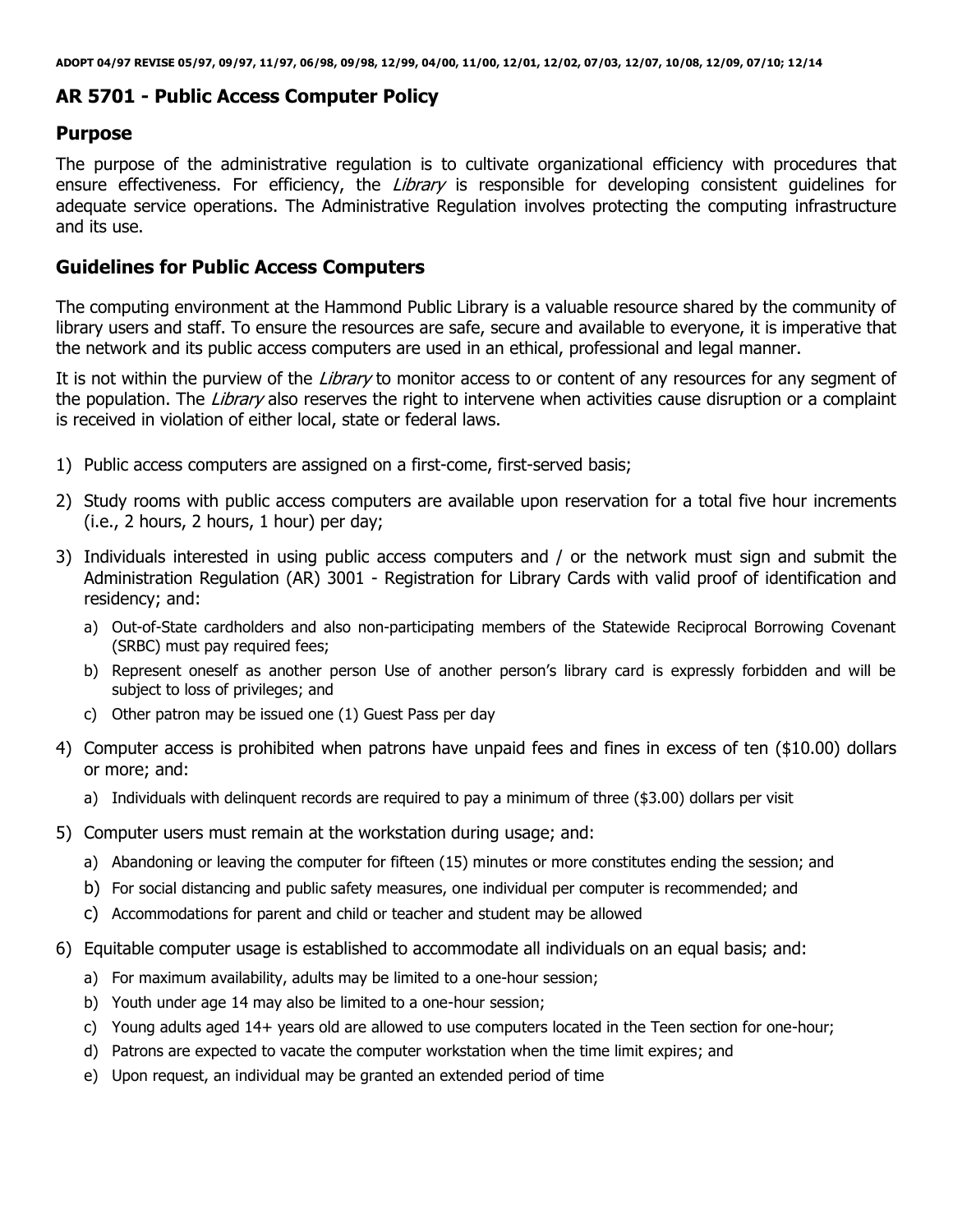# **Guidelines for Public Access Computers (Continued)**

- 7) The Library does not assume responsibility, control or make guarantees either expressed or implied with respect to information on the Internet; and:
	- a) Individuals are reminded that some information on the Internet may not be accurate, complete, current or confidential;
	- b) Users are advised that the computers are public and personal information is entered at their own risk;
	- c) Users should exercise judgment in sending content deemed confidential or that they otherwise do not wish to disclose;
	- d) Parents, grandparents and / or guardians assume legal responsibility and are also encouraged to monitor and supervise the child's Internet use;
	- e) Information created, sent or received may be subject to audit and monitoring; and
	- f) At the end of the computer session, personal files are deleted from the hard drive
- 8) Altering, detaching or attaching equipment to public access computer, electrical wire outlets or telecommunication lines or the specific reprogramming of the configuration or altered software setup is prohibited; and:
	- a) Users are liable for repair or replacement costs due to equipment or software damage; and
	- b) Based on the damages, computer privileges will be revoked
- 9) Media containing software or self-installing files cannot be used on the computers;
- 10) Laptop computers, other mobile devices including headphones, memory cards and USB devices can be used; and:
	- a) Patrons are responsible for supplying their own media for using ports and slots: and
	- b) Peripheral devices including portable headphones and / or personal USB devices are allowed;
- 11) Competent staff is available to assist patrons in selecting or suggesting information resources to meet their needs and to provide some computer assistance, but cannot provide in-depth training on Internet and computer use except during regularly scheduled classes

## **Information Regarding Printing and Other Peripherals**

All cardholders and individuals with a Guest Pass have access to the Wireless printing options.

- 1) Wireless printing is accessible and patrons are solely responsible for the following Print functions; and:
	- a) Printing is available via mobile device including smartphone or tablet and from a home, office or school;
	- b) Print jobs are purged from the Release Queue after 24 hours;
	- c) Fees for black and white computer print copies are ten  $(.10¢)$  cents, and twenty-five  $(25¢)$  cents for color;
	- d) Costs associated with material submitted to the Library's Release Terminal including material printed in error are non-refundable; and only paper provided by the Library is used
- 2) The Library's wireless network is unsecure and does not guarantee safety across the network; and:
	- a) For maximum availability, adults may be limited to a one-hour session;
	- b) The Library reserves the right to inspect any suspected media

## **Activities Relative to Revocation of Computing Use Privileges**

To protect against unacceptable use, the following is a list of activities that may result in the loss of public access computer privileges but are not restricted to:

- 1) Divulging passwords, PINS or similar items to others;
- 2) Using password cracking programs on computers;